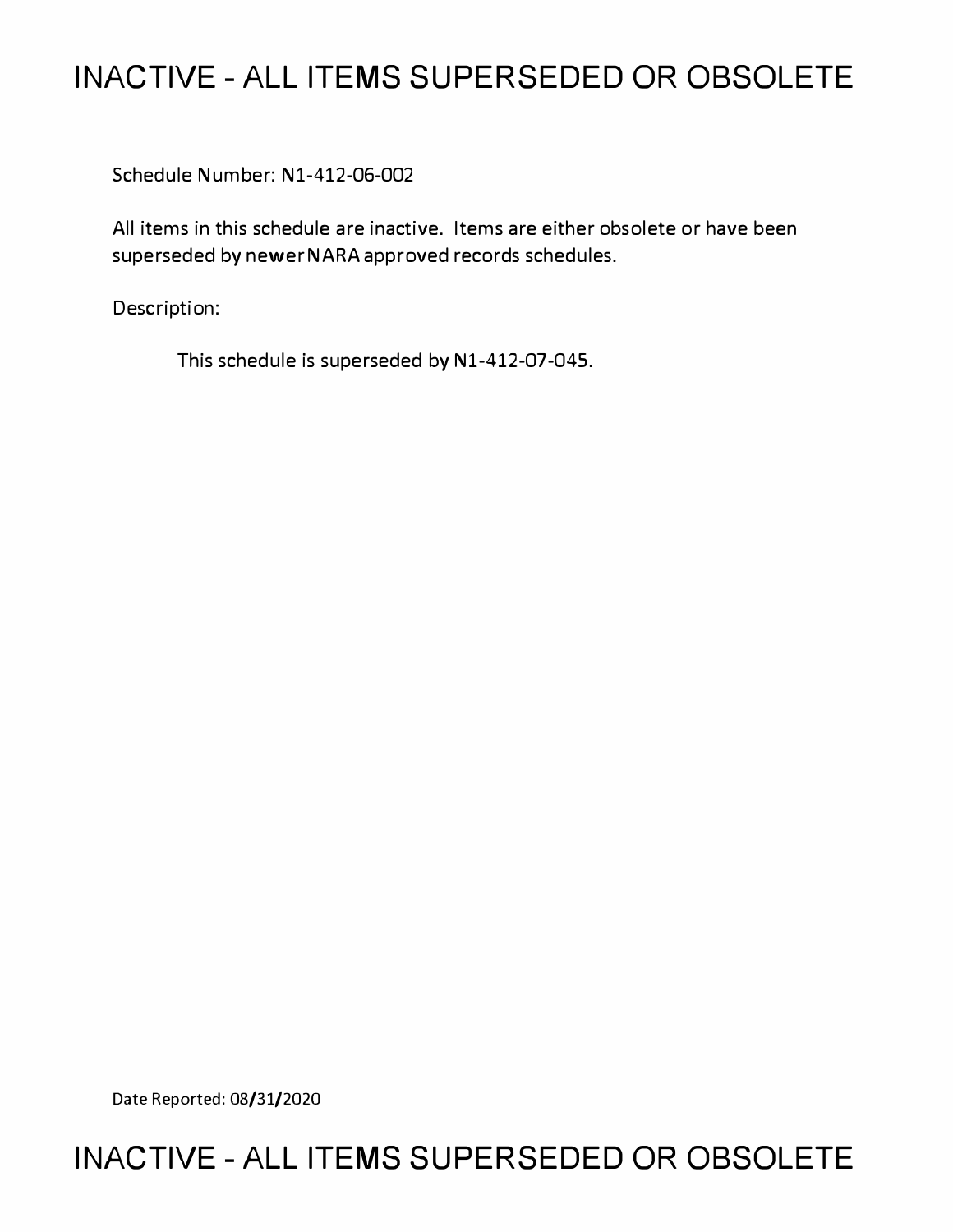| <b>REQUEST FOR RECORDS DISPOSITION AUTHORITY</b>                               |                                                                                                                                                                                                                                                                   |                     |                                     | <b>JOB NUMBER</b><br>$71 - 413 - 06 - 2$                                                       |                                                                    |  |  |
|--------------------------------------------------------------------------------|-------------------------------------------------------------------------------------------------------------------------------------------------------------------------------------------------------------------------------------------------------------------|---------------------|-------------------------------------|------------------------------------------------------------------------------------------------|--------------------------------------------------------------------|--|--|
| To: NATIONAL ARCHIVES and RECORDS ADMINISTRATION (NIR)<br>WASHINGTON, DC 20408 |                                                                                                                                                                                                                                                                   |                     |                                     | <b>DATE RECEIVED</b><br>$1 - 9 - 2006$                                                         |                                                                    |  |  |
| 1. FROM (Agency or establishment)                                              |                                                                                                                                                                                                                                                                   |                     |                                     | <b>NOTIFICATION TO AGENCY</b>                                                                  |                                                                    |  |  |
| <b>U.S Environmental Protection Agency</b>                                     |                                                                                                                                                                                                                                                                   |                     |                                     |                                                                                                |                                                                    |  |  |
| 2. MAJOR SUBDIVISION                                                           |                                                                                                                                                                                                                                                                   |                     |                                     | In accordance with the provisions of 44 U.S.C.                                                 |                                                                    |  |  |
| Office of Prevention, Pesticides, and Toxic Substances                         |                                                                                                                                                                                                                                                                   |                     |                                     | 3303a, the disposition request, including<br>amendments, is approved except for items that may |                                                                    |  |  |
| <b>J. MINOR SUBDIVISION</b>                                                    |                                                                                                                                                                                                                                                                   |                     | be                                  | marked "disposition not approved" or<br>"withdrawn" in column 10.                              |                                                                    |  |  |
| Information Resources and Services Division                                    |                                                                                                                                                                                                                                                                   |                     |                                     |                                                                                                |                                                                    |  |  |
|                                                                                | 4. NAME OF PERSON WITH WHOM TO CONFER                                                                                                                                                                                                                             | <b>S. TELEPHONE</b> |                                     | <b>ARCHIVIST OF THE UNITED STATES</b><br><b>DATE</b>                                           |                                                                    |  |  |
|                                                                                | <b>Constance Downs</b>                                                                                                                                                                                                                                            | 202-566-1640        |                                     |                                                                                                | 01.24.200 TaelM. Wet                                               |  |  |
| <b>DATE</b>                                                                    | retention periods specified; and that written concurrence from the General Accounting Office, under the provisions of Title 8 of the<br>GAO manual for Guidance of Federal Agencies,<br>is not required;<br>is attached; or<br>SIGNATURE OF AGENGY-REPRESENTATIVE |                     | has been requested.<br><b>TITLE</b> |                                                                                                |                                                                    |  |  |
|                                                                                | $\sim 20\Omega$<br>12/27/2005<br><b>Constance Downs</b>                                                                                                                                                                                                           |                     |                                     | <b>Acting Agency Records Officer</b>                                                           |                                                                    |  |  |
| 7. Item<br>No.                                                                 | 8. DESCRIPTION OF ITEM AND PROPOSED DISPOSITION                                                                                                                                                                                                                   |                     |                                     | 9. GRS OR SUPERSEDED<br><b>10. ACTION TAKEN</b><br>(NARA USE ONLY)<br><b>JOB CITATION</b>      |                                                                    |  |  |
|                                                                                | EPA 357 Pesticide Registration Maintenance Fee Records                                                                                                                                                                                                            |                     |                                     |                                                                                                |                                                                    |  |  |
| 115-109                                                                        | PREVIOUS EDITION NOT USABLE                                                                                                                                                                                                                                       |                     |                                     |                                                                                                | STANDARD FORM SF 115 (REV. 3-91)<br>Prescribed by NARA 36 CFR 1228 |  |  |

NWML.

It all 106 copies sent to Agenz, Nwmw, NR

-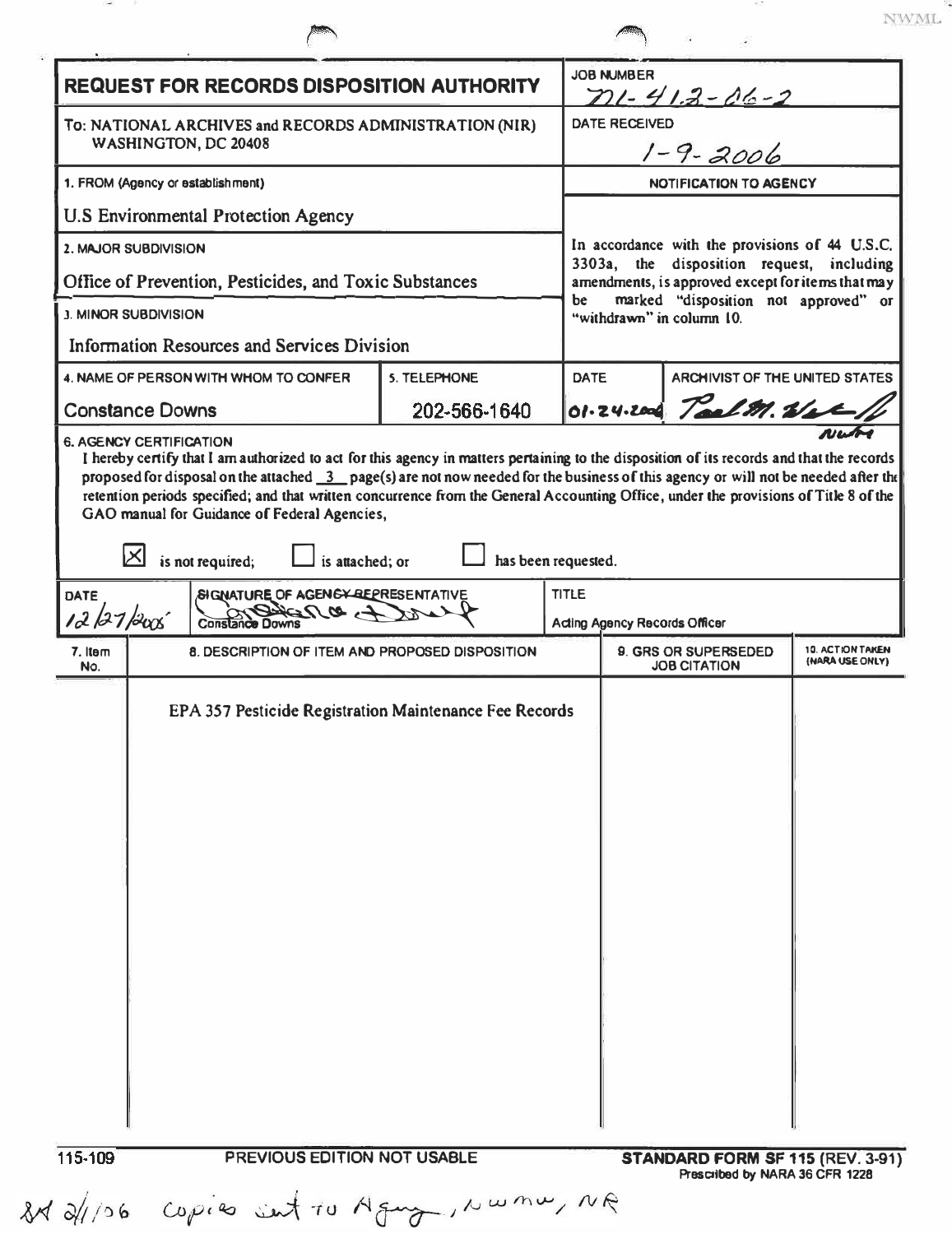**This schedule is in draft and MAY NOT be used to destroy records. It may be used in your office file plans and, with prior approval from NRMP, used to retire records to a Federal Records Center. If you have any questions, please contact the Records Help Desk.** 

# **EPA Records Schedule 357**

**Status: Draft, 01/18/2006** 

**Title: Pesticide Registration Maintenance Fee Records** 

#### **Program: Pesticides**

**Applicability: Headquarters** 

### **NARA Disposal Authority:**

**• Nl-412-06-2** 

#### **Description:**

**Records consist of mailing receipts and telephone logs of conversations with registrants concerning maintenance fee billings and maintenance fee responses from companies, and related correspondence, if required.** 

### **Disposition Instructions:**

**Item a: Certified mailing green card receipts** 

- **Disposable**
- **Break file annually, then retire to FRC. Destroy when 50 years old.**

#### **Item b: Telephone logs - paper**

- **Disposable**
- **Break file upon completion of quality assurance check, then destroy.**

**Item c: Telephone logs - microfilm or images** 

- **Disposable**
- **Break file upon completion of quality assurance check. Keep in office 50 years, then destroy.**

#### **Item d: Fee response database**

- **Disposable**
- **Delete when no longer needed to track status of registration.**

**Item e: Electronic copies created with word processing and electronic mail applications** 

**• Disposable**